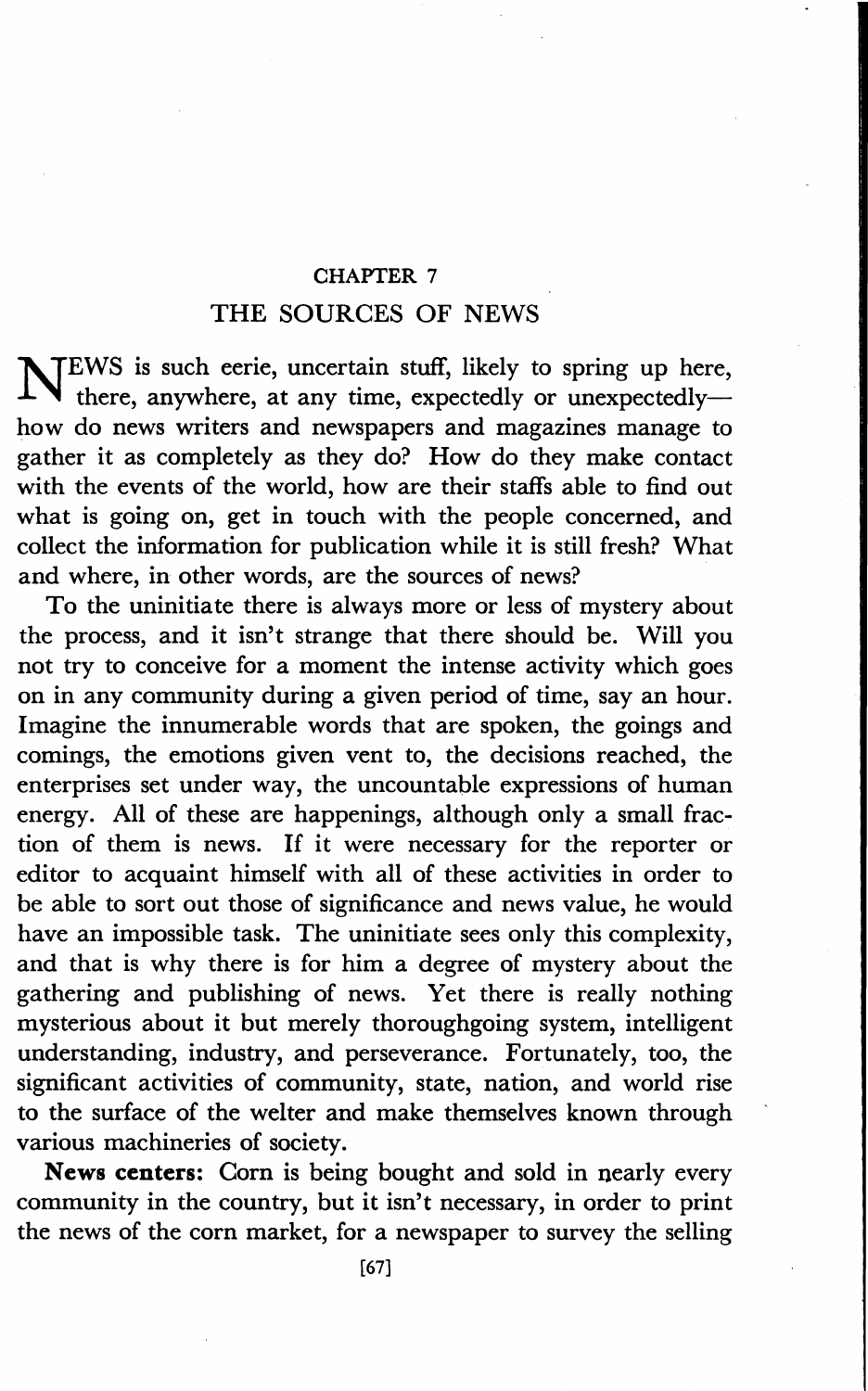and buying operations of the entire country. This task is done by machinery erected for the purpose, the grain exchanges and boards of trade, and all the newspaper has to do is to get in touch with the *news center* where this information is accumulated and made available. It may do this directly or through its press association.

Many varied activities of a public or quasi-public nature are always under way in every county, so many and so varied that no one individual, without assisting agencies, could hope to gather the news of all of them. But in very large part these activities originate in or find their way to the county seat and its courthouse and public offices. The news gatherer need merely make contact with that center to tap this important supply of news, much of which will have an agricultural bearing. Sometime or other in the year a great many citizens of the county make their way to the courthouse to transact business, and often they leave the kernels of news stories of value with the courthouse attaches, with whom the reporter makes regular contact.

So with the great majority of the significant activities which the newspaper or magazine is called upon to report, whether in the small local field or in the world field. News concerning such activities has almost a canny way of accumulating in *news centers.*  These centers may be individuals as well as organizations. They are sources of "unexpected" news as well as "expected" news-in fact, these centers furnish the best insurance that "unexpected," spontaneous news will be secured.

It must not be assumed from this discussion that the tendency of much of the news to accumulate in centers relieves the reporter of the necessity of initiative and creative effort. He must always be on the lookout for tips; he must even conceive and develop stories, especially of the experience and information type. **But**  even then he will usually make his way to the news centers to get much of the material with which to construct his story.

What, from the point of view of technical news, are the chief news sources and centers? No list can, of course, hope to be complete, because of the variety of local conditions; much less can one hope to enumerate all the stories that may be secured at each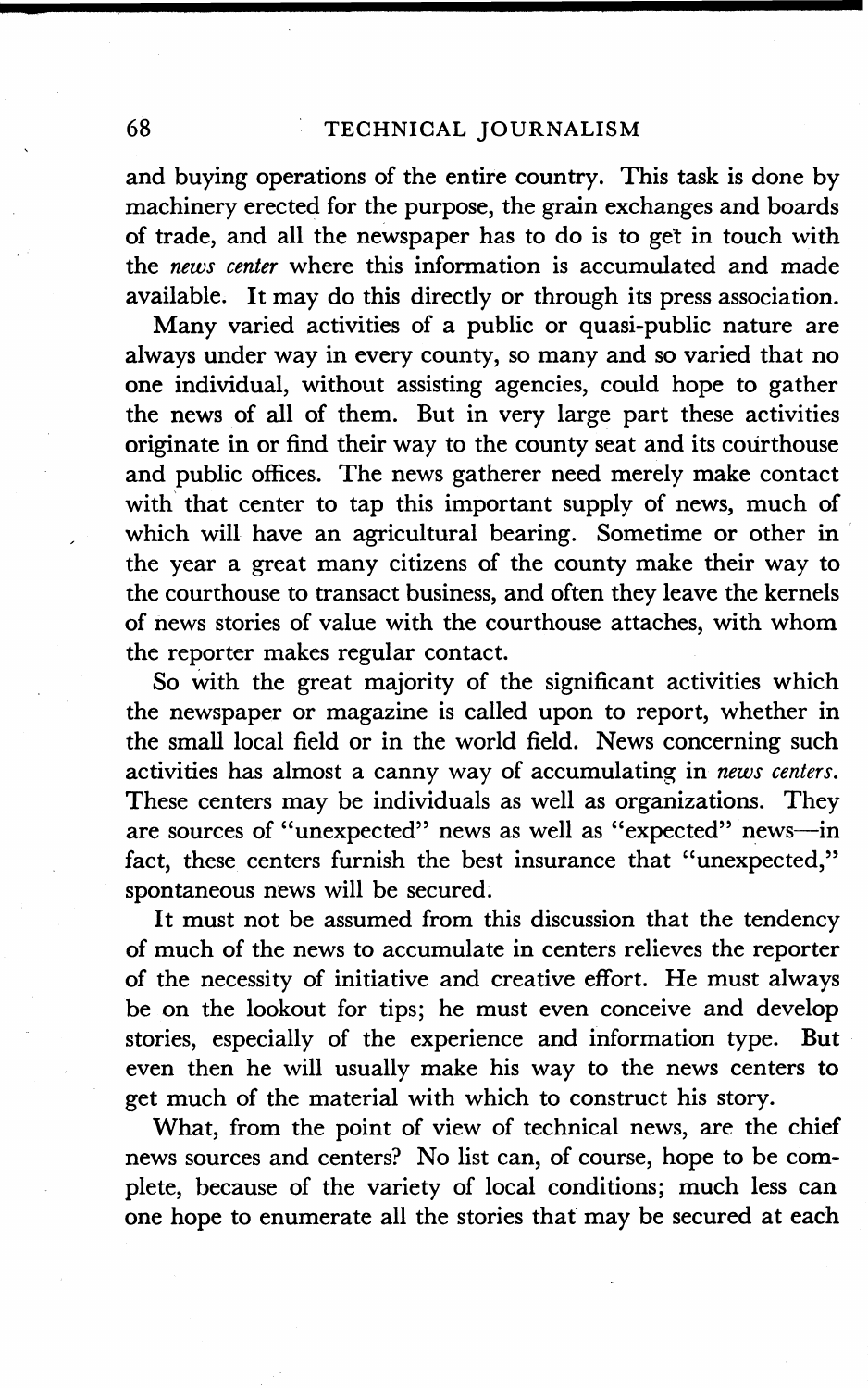source. But the list which follows will suggest some important news sources and a few typical stories which may be secured there.

**News from individuals:** Certain persons in any community, small or large, because of their positions, political, financial, or social, and their daily activities, are inevitably in touch with important developments. Among these are:

- *Organization officers:* Information, especially advance and inside **in**formation, about organization activities, meetings, policies, resolutions, and political and legislative programs. This applies to any field but is especially important in agricultural news. Farm business organization officers and managers are especially good sources of news. So, too, are officers of a county AAA organization.
- *Extension workers:* County agricultural agents supply news covering the whole range of agricultural activities in their county and frequently of other fields as well. Home demonstration agents know of the organized and individual activities of women. State extension workers in agriculture, home economics, and industrial arts are in daily contact with matters and activities in their particular fields which make news.
- *Field or service workers:* Agricultural and home economics supervisors for the Farm Security Administration, representatives of Federal Farm Loan banks, agricultural agents of railroads, field men for such rural industries as dairy manufacturing or sugar beet factories, home service workers for public utility companies, and rural electrification fieldmen for a power company are individuals who are valuable sources of news.
- *Public officials:* Many transactions affecting agricultural, engineering, business, and home interests must pass through their hands, and they have many contacts. They also can supply statistics, laws, regulations, and other information. The county engineer has news of engineering projects in a county. The auditor knows of county supervisor activities. Health officers, livestock regulatory men, inspectors, and others know what is going on. This extends from local and county up to state and national officials.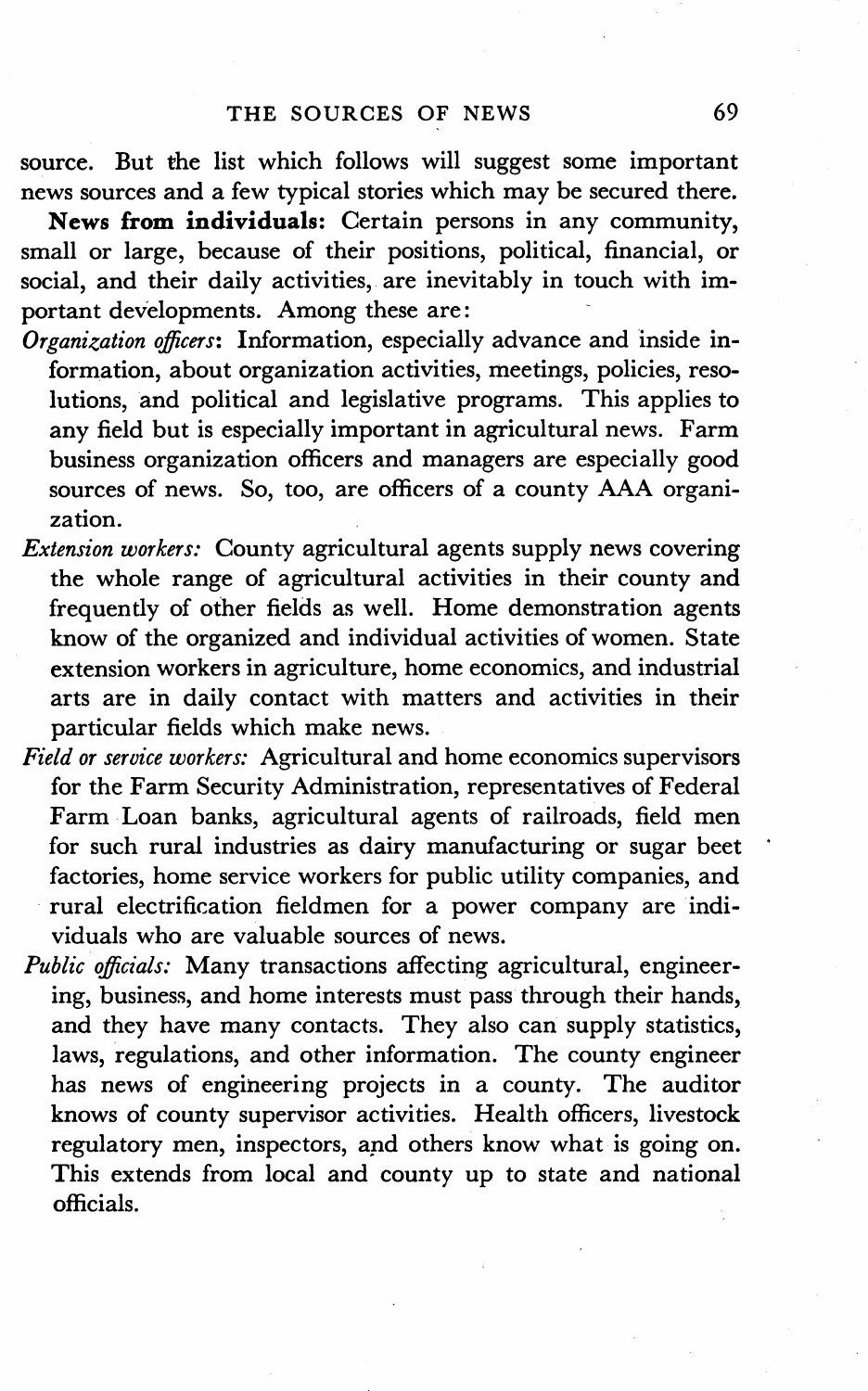- Teachers: The college teacher often has knowledge of new developments in technical matters, but a research worker or extension worker may be a more valuable source. Local public school teachers have contact with both school and civic matters. The vocational teachers of agriculture and home economics are especially good sources of local news in their fields.
- *Research workers: These* are the *best* sources of information on new developments of a technical nature. Included are not only workers in agriculture, home economics, and engineering at state institutions, but workers in the United States Department of Agriculture and all other government research in any line. Workers in privately endowed institutes and foundations and in the experimental and research laboratories of industrial firms are excellent news sources.
- *Business, industry, and professions:* Bankers, business men, officers or managers of business or industrial firms, physicians, lawyers, engineers in charge of construction jobs, department managers and buyers in stores, managers of markets and auctions, veterinarians, and architects are further examples of individuals who are in constant contact with news.
- *Prominent people:* In every community there are prominent farmers, outstanding women, leaders in various activities, and the like who can often furnish many tips for news.
- *Cooperators:* The active news gatherer will find sooner or later some man or woman in his field who has an extraordinary faculty for knowing what is going on in that field. He may or may not be named in the foregoing list of persons, but seemingly news inevitably finds its way to him long before it becomes general property. Every experienced reporter finds such a man and· will testify to the value of his cooperation, usually given without any motive except possibly to secure the satisfaction there may be in knowing that he is in a way responsible for the publication of big news.

**News of organized activities:** Important community affairs are often the work of established organizations. That has become increasingly true with the development of organizations to do almost everything imaginable under the sun. Again any list can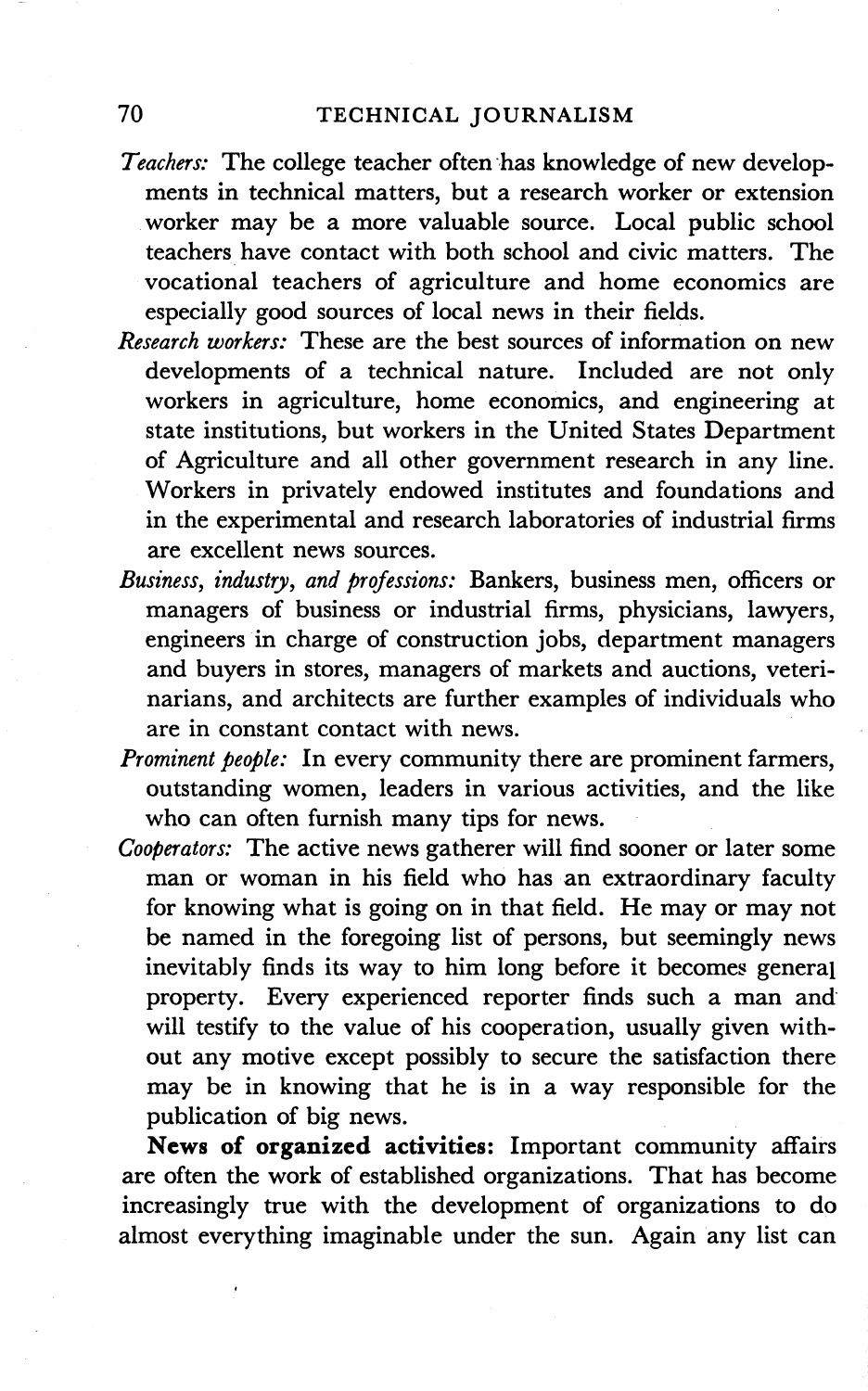be only suggestive, but if the reporter will supplement the following list and keep in touch with the organizations named, he will tap important sources of news:

- *Farm organizations:* The Farm Bureau, Grange, Farmers' Union, breed associations, rural social organizations, conference groupsthese are some of the organizations which help to make agricultural news through their activities. Practically every kind of agricultural news will find its way into the business of these organizations or into the informal talk of their meetings.
- *Women's organizations and clubs:* These are as fruitful of news in the homemaker's field as the men's organizations in theirs. Garden clubs, Parent-Teachers' associations, home demonstration groups, and other types belong here.
- *Engineering societies:* Each field of engineering has its national society, many of them with subordinate state branches.
- *Scientific societies:* As with engineering, each of the sciences has a national organization. Each state, also, has a number of scientific organizations.
- *Schools:* The public schools have increasingly become centers of community life and spirit; that is especially true of the consolidated schools and those having vocational agriculture and home economics departments. The boys and girls in the agricultural and home economics classes, in club work and projects, are alert, and there is almost universal community interest in what they do.
- *Churches:* Often a rural church sees its responsibility and opportunity in the rural field and lives up to it, and then it becomes a profitable center of news.
- *Nonagricultural groups:* Chambers of commerce, various civic organizations, community center activities, rural **Y. M.** C. A.'s, and other youth groups frequently maintain a strong cooperative relationship with agricultural and home life.

*Farmer business organizations:* The development of cooperative marketing associations has opened up an entirely new field of news. **News of state-wide interest:** News of state-wide interest is quite likely to find its way into certain centers, such as the state capital, the city where the state agricultural college is located, and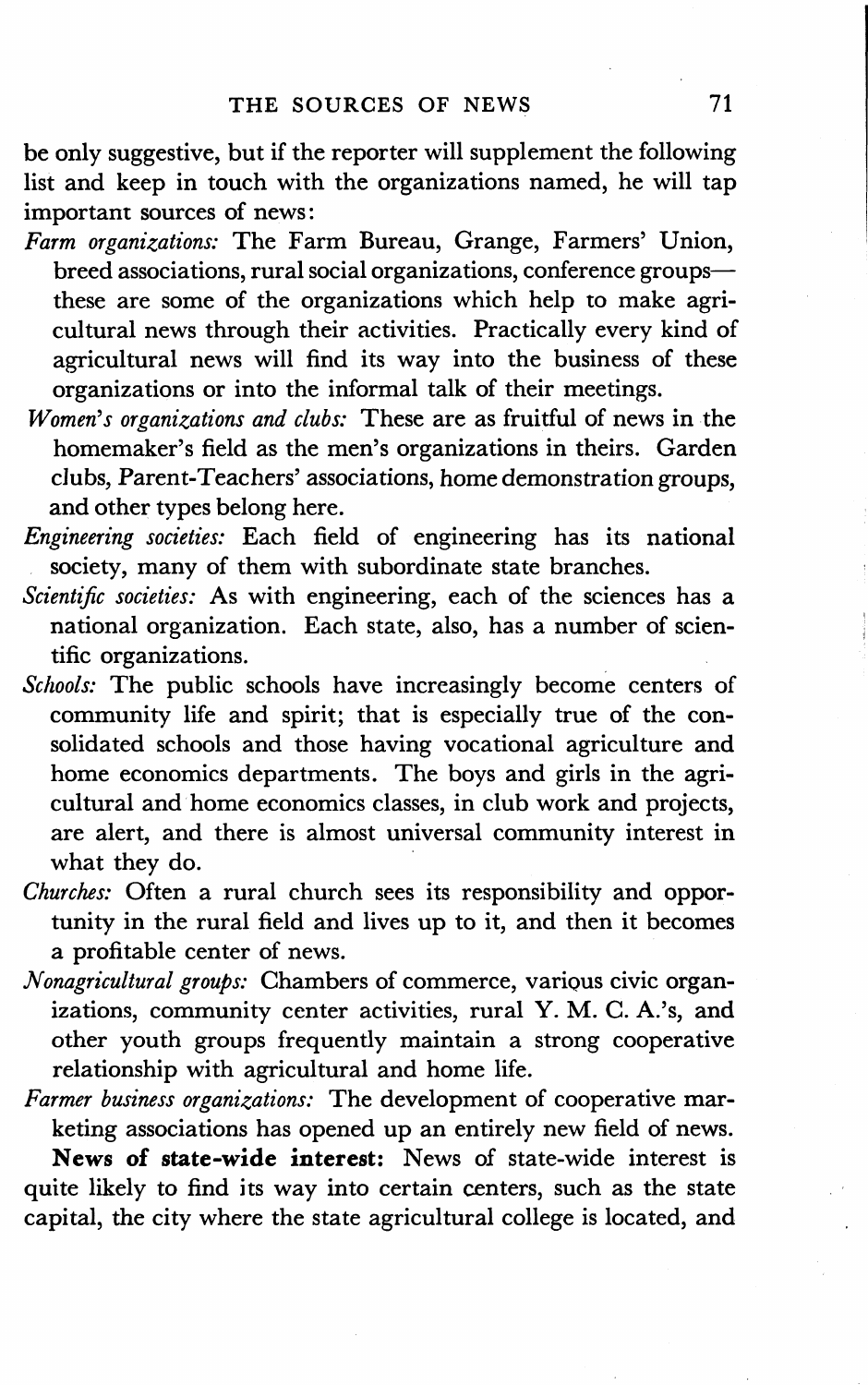the headquarters cities of various organizations. The more important state centers of technical news are:

*State agricultural organization headquarters:* A great variety of important information passes through these offices, both from over the state and from all parts of the country. They are all gathering statistics, miscellaneous data, facts about legislative matters, and farming experiences; through them it is possible to get a statewide view. This also applies to state AAA offices.

*State experiment stations:* Invaluable centers for technical information. *State colleges of agriculture:* Literally, most of the things of general interest in agriculture either originate here or center here.

- *State department of agriculture:* Such a department is charged with the gathering of much agricultural data, with enforcement of regulatory measures, with the conduct of many promotional enterprises.
- *Offices of state government:* From the governor's office on down, the state government headquarters are in considerable measure dealing with matters that concern agriculture, engineering, and industry.
- State highway commission, state railroad commission, state archi tect's office, state industrial commission, and state tax commission are other examples.
- *State department of education:* The state director of vocational education is usually connected with this department, and his office is a center of valuable news on vocational education.

*State legislative reference bureau.* 

- *Legislative bodies:* In an agricultural state a very large proportion of proposed legislation affects the farm. Much legislation is engineering news.
- *Shows, fairs, expositions, short courses of state-wide interest, and farmer's institutes:*
- *Banking, financial, commercial, and trade headquarters:* News of banking and finance, general agricultural conditions, and similar information of agricultural news value are certain to center in these offices and in the offices of bank examiners, officials of state banking organizations, boards of trade, and the like.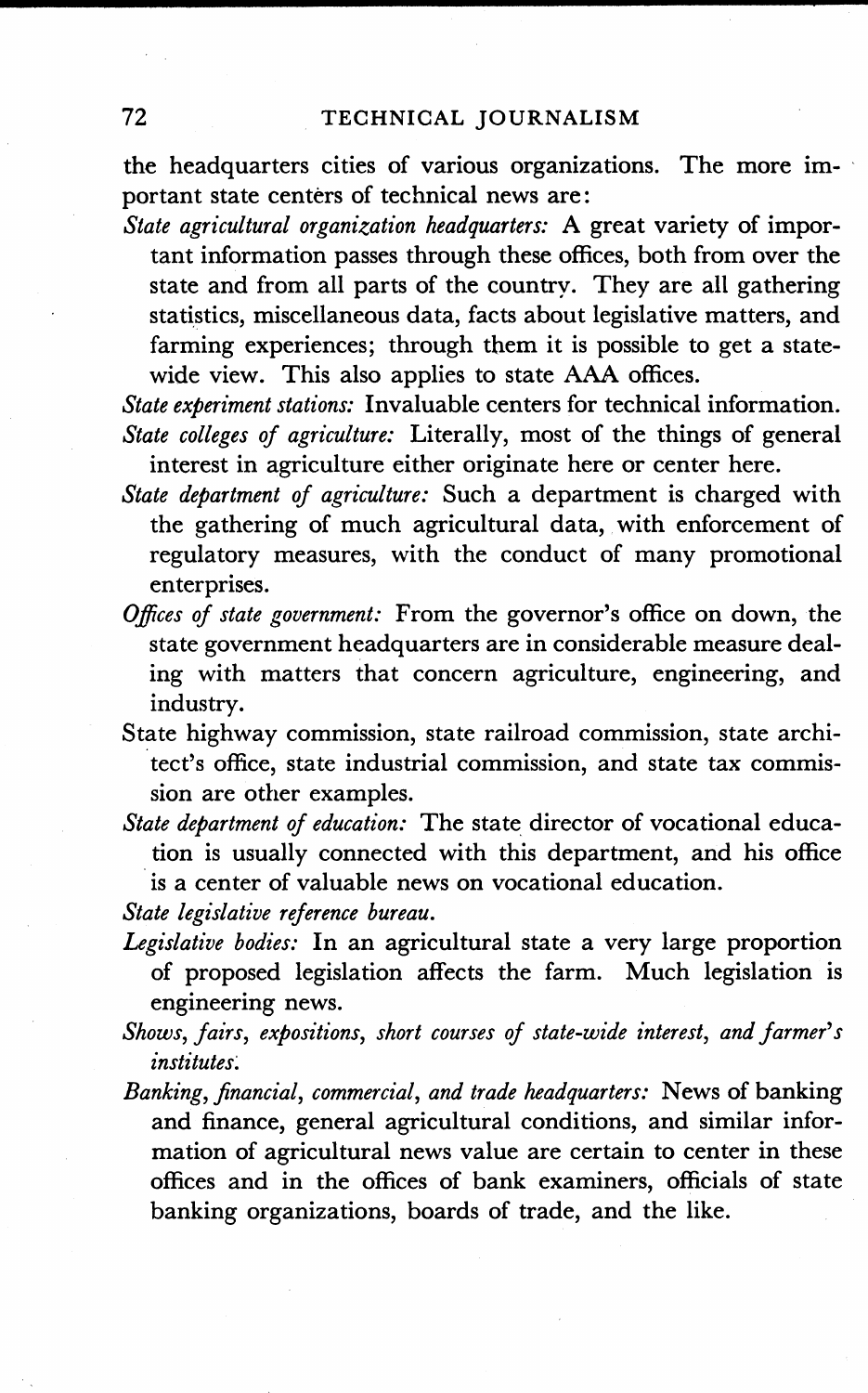*State weather and crop bureaus:* The agents of these bureaus touch practically every rural community of the state, and what they gather in the way of statistical and other information is brought together in the state headquarters. Every farm journal issue is quite certain to carry more or less news from this source.

**News of national and international affairs:** Just as the community and the state have their organizations and leaders, who are the chief sources of community and state news, so in national and international affairs technical news develops in well-defined places:

- *United States Department of Agriculture:* This includes the bureau of home economics and is the center of so great a wealth of news that it cannot be enumerated.
- *Weather bureau.*
- *National and international farm and women's organizations:* Such as the National Grange, American Farm Bureau Federation, Federated Women's Clubs, and so on.
- *Promotional activities:* Business and industrial groups maintain research, publicity, and promotional bureaus, associations or foundations which supply technical news, often of high value. *National farm business organizations.*
- *Market and financial news* from the great boards of trade and exchanges, national and international banking houses, the United States Department of Agriculture.
- *Legislative news* from national legislative bodies and heads of government departments.
- *Transportation,* from the Interstate Commerce Commission and railroad and ship company officials.
- *Commerce and trade,* from the Department of Commerce, Department of Interior, and national and international trade bodies.

*Shows, fairs, and expositions.* 

*Education,* from the federal office of education, educational foundations.

**Surveying the news field:** If the news gatherer will make a careful survey or analysis of his field, he will find it very helpful. In such a survey he should list systematically every news source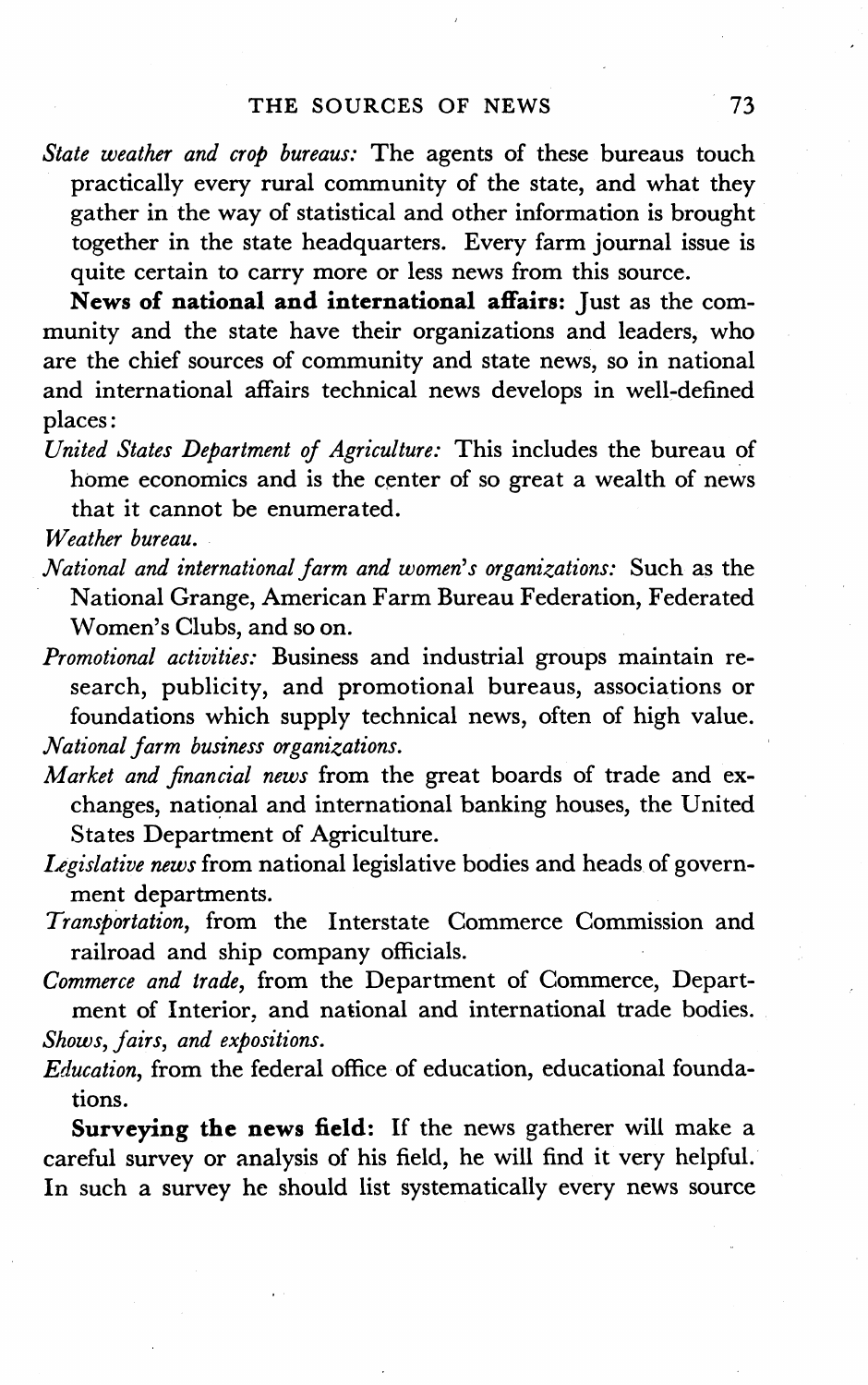and the kinds of news or information he may expect to get from it, the person who should be called on, the meetings or conferences regularly held in connection with it, and such other facts as are likely to prove helpful to him. If he makes it of permanent record, to be added to or modified as need be, from time to time, it becomes a guide to systematic, thorough news gathering. Experienced news editors and reporters may record these facts in their memories, but many of them compile a complete black and white record for filing and use.

## **ASSIGNMENTS**

1. Read through one copy of a weekly newspaper, a daily, and a farm or women's or scientific magazine. Write across the face of each news story what you think was the source of the material contained in the story.

2. Imagine that you have just been appointed farm news or women's editor of your home-town paper. List the centers of agricultural or women's news which you would plan to cover. Suggest one or more stories that you think you might get at this time from each of these news centers.

', 3. Imagine that you are a reporter on your local daily newspaper, with the job of covering local engineering, industrial, and business news. List the important places and people you would call on regularly to secure this news.

4. List all the important sources of technical news in your own major field to be found in your state, being specific as to departments, organizations; and names.

5. Analyze your own campus as a source of news for a state farm paper, being specific as to names, places, and departments. Or make such an analysis for a trade paper in some other field-as engineering, home economics.

6. List ten faculty men and women on your campus or in your college or division who, because of their prominence, are good news sources.

7. Find out where the outstanding or predominant market for five of the following is located: livestock, range steers, kosher beef, wheat, sudan grass seed, cotton, cottonseed cake, soybeans, soybean oil meal, wool, mohair, naval stores, fish oil meal, anthracite coal, cheddar cheese, butter, alfalfa hay, tobacco (any type), bent grass seed (United States grown), red clover seed, cabbage seed, Iceberg type lettuce, Idaho potatoes, sunflower seed, flour, peanuts, Portland cement, paving bricks, road oils, wire nails, steel rails, clay drain tile, long leaf yellow pine, plywood, 40% ammonia gelatin, white lead, sulfate of copper, porcelain bushings, electrolytic copper, aluminum ingots, sulfur, fuller's earth, stainless steel kitchenware, linoleum, coffee, tea, rock wool insulation, rosebushes; chrysanthemums (cut flowers), dusting sulfur, *Asparagus plumosus.*